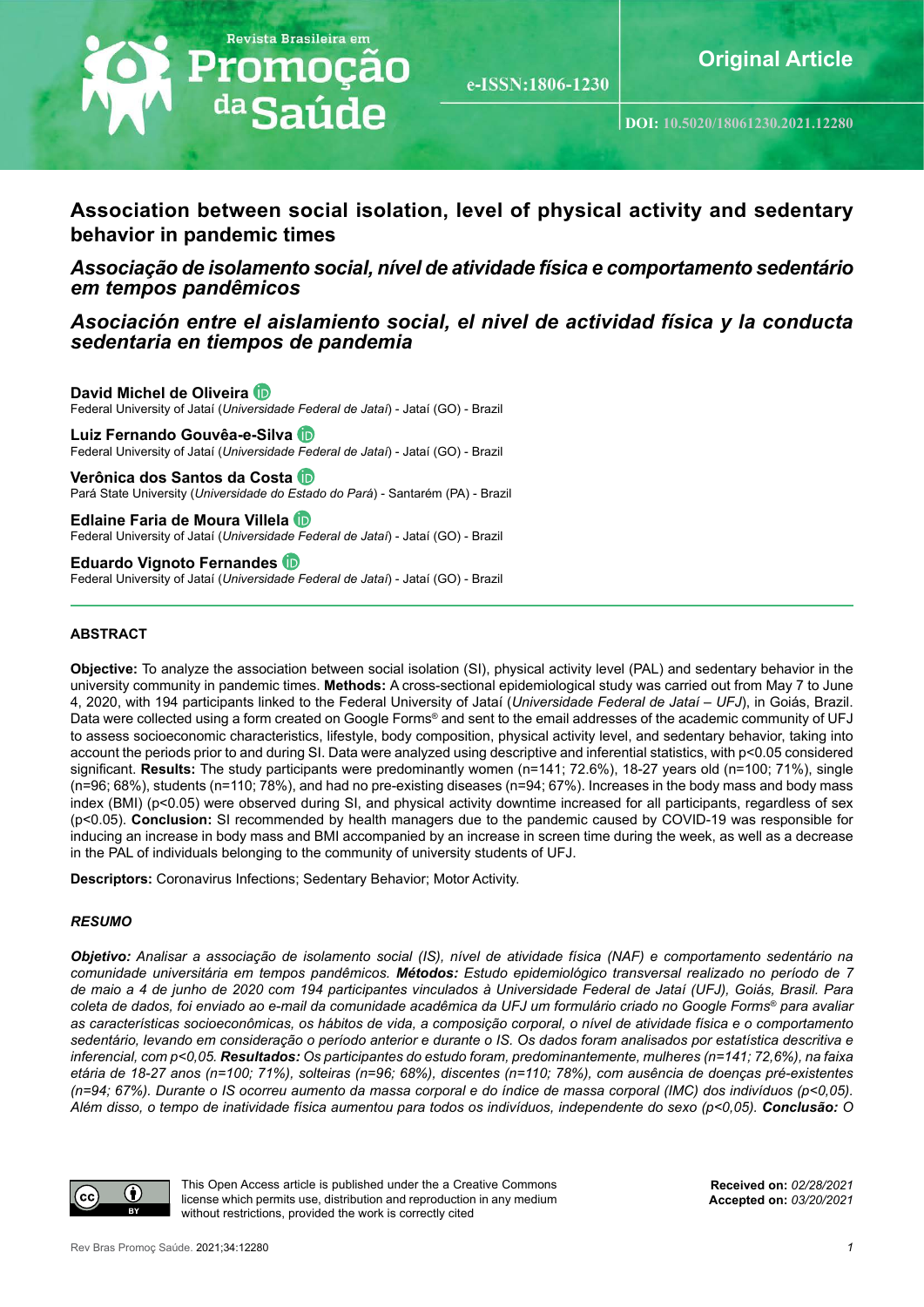*IS proporcionado pelos gestores de saúde em decorrência da pandemia ocasionada pela COVID-19 foi responsável por induzir um aumento da massa corporal e do IMC, acompanhado pela elevação do tempo de tela durante a semana e a diminuição do NAF dos indivíduos pertencentes à comunidade universitária da UFJ.*

*Descritores: Infecções por coronavírus; Comportamento sedentário; Atividade motora.*

#### *RESUMEN*

*Objetivo: Analizar la asociación entre el aislamiento social (AS), el nivel de actividad física (NAF) y la conducta sedentaria de la comunidad universitaria en tiempos de pandemia. Métodos: Estudio epidemiológico transversal realizado entre el 07 de mayo y el 4 de junio de 2020 con 194 participantes de la Universidad Federal de Jataí (UFJ), Goiás, Brazil. La recogida de datos se dio a través de un formulario del Google Forms® que ha sido enviado para el correo electrónico de la comunidad académica de la UFJ para la obtención de las características socioeconómicas, el estilo de vida, la composición corporal, el nivel de actividad*  física y la conducta sedentaria en el periodo antes y durante el AS. Se ha utilizado la estadística descriptiva e inferencial para el *análisis de datos con p<0,05. Resultados: Los participantes del estudio eran predominantemente mujeres (n=141; 72.6%), entre 18 y 27 años de edad (n=100; 71%), solteras (n=96; 68%), estudiantes (n=110; 78%) sin enfermedades anteriores (n=94; 67%). Durante el AS ha sido observado el aumento en la masa corporal y en el Índice de Masa Corporal (IMC) (p<0.05) y la inactividad física ha aumentado para todos los participantes, independientemente del sexo (p<0.05). Conclusión: El AS proporcionado por*  los gestores de salud debido a la pandemia de la COVID-19 ha sido responsable por inducir el aumento en la masa corporal y *en el IMC asociado con el aumento del tiempo de tela durante la semana así como la disminución del NAF de los individuos de la comunidad de estudiantes universitarios de la UFJ.*

*Descriptores: Infecciones por Coronavirus; Conducta Sedentaria; Actividad Motora.*

# **INTRODUCTION**

In view of the pandemic caused by the coronavirus disease 2019 (COVID-19), which was declared on March 11 2020, by the World Health Organization (WHO), several restrictive measures had to be taken to reduce/prevent the rapid spread of the virus. One of the preventive strategies adopted was social distancing and social isolation (SI), which was the main non-pharmacological measure against the disease known as COVID-19. People were instructed to stay at home⑴. The reason behind that was that studies have shown that the main route of transmission across individuals occurs through physical contact, via the exchange of salivary secretions and/or respiratory particles released into the environment by people infected by the virus ${}^{(2)}$  ${}^{(2)}$  ${}^{(2)}$ .

Although it is a preventive public health strategy considered effective to reduce the spread of coronavirus, the period of social isolation (SI) has been altering the daily routine and promoting significant changes in people's lifestyles. Several epidemiological studies are being carried out with the purpose of clarifying these changes in habits and checking their impact on public health $^{(4\text{-}6)}.$  $^{(4\text{-}6)}.$  $^{(4\text{-}6)}.$ 

It has been identified that SI significantly increased sedentary behavior, alcohol consumption and smoking, and there was a worsening of eating habits in Italian citizens<sup>[\(4](#page-8-3))</sup>. A study carried out with Brazilian adults demonstrated that old age, presence of chronic diseases and physical inactivity significantly influenced sedentary behavior during  $SI^{(5)}$  $SI^{(5)}$  $SI^{(5)}$ . A global study showed lifestyle changes during social isolation in individuals with different body mass index classifications and found that sedentary behavior increased and the time spent doing physical activity decreased among obese individuals ${}^{(6)}.$  ${}^{(6)}.$  ${}^{(6)}.$ 

Physical inactivity and sedentary behavior are associated with reduced energy expenditure, excessive weight gain, and, consequently, the emergence of noncommunicable diseases, which have a negative impact on health and lead to early mortality<sup>([7](#page-8-6))</sup>. A 5-year study conducted with 7735 men in the UK found that for every additional 30 minutes of sedentary behavior, the death rate rises by 17% $^{(8)}$  $^{(8)}$  $^{(8)}$ . In addition, SI has made the population more sedentary and both the prevalence and incidence of overweight and obesity have increased, even though these conditions are independently considered global public health problems $^{\text{\tiny{(9)}}}.$  $^{\text{\tiny{(9)}}}.$  $^{\text{\tiny{(9)}}}.$ 

In addition to sedentary behavior and obesity, it is known that COVID-19 is even more lethal in older individuals and/or those with associated chronic diseases such as hypertension, diabetes, and respiratory diseases. Thus, these population groups are considered to be at risk $^{(2)}$  $^{(2)}$  $^{(2)}$ . In that regard, awareness of the great potential virulence of COVID-19 and the hospital limitations caused by the attendance of a large number of patients at the same time has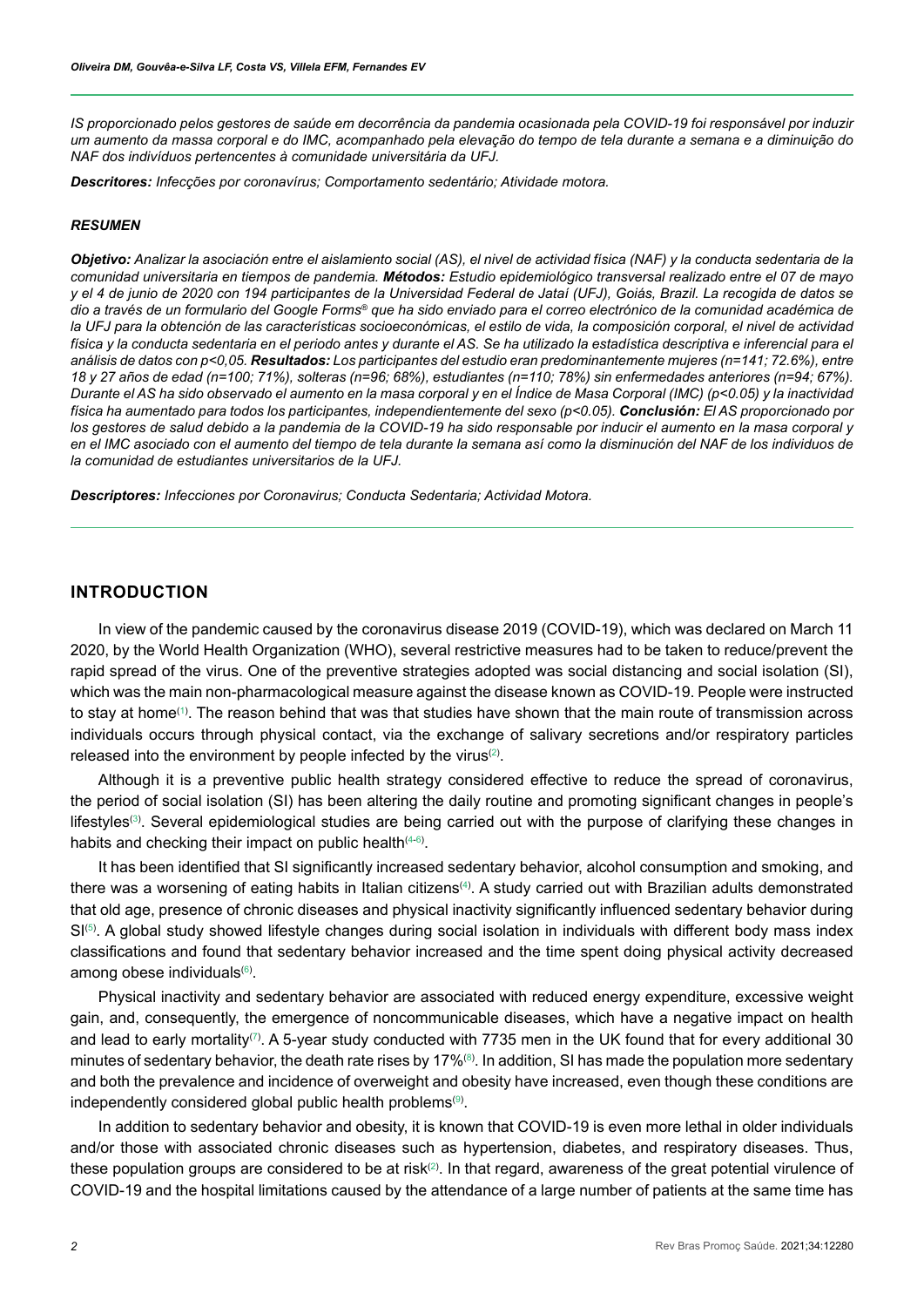led the WHO to strongly suggest that governments put in place SI and, in some cases, the total shut-down of nonessential activities, known as *lockdown*, a stricter strategy of social distancing with a mandatory recommendation<sup>([10](#page-8-9))</sup>.

Thus, although the older population is one of the groups most exposed to sedentary behavior and non-compliance with WHO recommendations for the practice of physical activity (PA) $^{(11,12)}$  $^{(11,12)}$  $^{(11,12)}$  $^{(11,12)}$ , the literature has pointed out that young university students are also affected by restrictive measures<sup>([13](#page-9-1))</sup>. Therefore, SI arising from the COVID-19 pandemic may promote changes in lifestyle and, it seems, deleterious effects on human health, thus making it important to investigate how physical activity level (PAL) and sedentary behavior can be modified by long periods of exposure to SI $(14)$  $(14)$  $(14)$ .

Knowledge of behavioral changes and establishing the basis for the development of appropriate recommendations for lifestyle changes during the pandemic are fundamental for individual health $^{\rm (15)}$  $^{\rm (15)}$  $^{\rm (15)}$ . Thus, the present study aimed to analyze the association between SI, PAL and sedentary behavior in the university community in pandemic times.

# **METHODS**

This is a cross-sectional epidemiological study that targets the community of the Federal University of Jataí (*Universidade Federal de Jataí – UFJ*), located in the municipality of Jataí, Goiás, Brazil. The population of UFJ consists of 4,501 people, with 3,789 students, 368 professors, and 344 administrative technicians $^{(16)}$  $^{(16)}$  $^{(16)}$ .

We asked the UFJ communication sector to send the questionnaire by email to the entire university community. The invitation was sent in two moments within a 15-day interval (May 7 and May 21, 2020).

The sample was estimated using a sample size simulator (G \* Power®, version 3.1.9.2; Institute for Experimental Psychology in Dusseldorf, Germany), with type I and II errors set as  $\alpha$  = .05,  $\beta$  = .05, respectively, in order to obtain an effect size equal to or greater than 0.50. The calculation determined collecting data from 225 people, equivalent to 5% of the sample.

The questionnaire was answered by 194 individuals (4.31% of the population), totaling 141 women (72.6%) and 53 men (27.3%). There was no exclusion of participants, as the questionnaire could only be sent when all responses were completed. According to the UFJ communication sector, all the participants registered at the institution received an invitation to fill out the survey form.

The following inclusion criteria were adopted: belonging to the UFJ community and signing the informed consent term. Exclusion criteria were being under 18 years of age and not completing the research instrument in full.

For data collection, a form was created using Google Forms*®* and sent by email to the UFJ community. As previously mentioned, the same questionnaire was sent twice to the email addresses of the UFJ community. During this period, the questionnaire was open to receive responses from participants from May 7 to June 4, 2020.

The instrument addressed the following variables: age, sex, marital status, position at UFJ, presence of diseases and COVID-19 in the municipality (Table I); income, tobacco and alcohol use, body mass index<sup>([17](#page-9-5))</sup> (BMI) and PAL (before and during isolation, Table II); body mass (before and during isolation, Figure 1); and sedentary behavior.

PAL was measured using the International Physical Activity Questionnaire – Short Form (IPAQ-SF). The IPAQ-SF classified participants as very active, active, insufficiently active, or sedentary[\(18\)](#page-9-6) . To run the association tests, individuals were classified as active (very active + active) and inactive (insufficiently active + sedentary).

Sedentary behavior included information about screen time (up to 2 hours or more) on weekdays and the weekend in terms of use of television (TV), video games/cell phones, and computers/similar devices $^{(\text{\tiny{19}})}$ .

Initially, the data on socioeconomic profile, lifestyle habits, body composition, PAL, and sedentary behavior were tabulated and submitted to descriptive statistics (mean, standard deviation, absolute and relative frequency). After that, the data on socioeconomic profile, lifestyle habits, body composition, PAL, and sedentary behavior were submitted to the Shapiro-Wilk normality test. The data considered normal were analyzed using parametric statistics and those that did not present normality were submitted to non-parametric analysis. Quantitative data (age and body composition) were compared using ANOVA or the Student's t test. The associations of SI (before and during) with sedentary behavior, BMI, and PAL of participants in relation to sex (Table III) and associations of the level of physical activity (before and during SI) with sedentary behavior, BMI, age, and presence of disease (Table IV) were submitted to the Chi-squared test and the chance of the event occurring was verified by Odds Ratio (OR). GraphPad Prism 6 and BioEstat5.3 were used for statistical analysis and plotting of figures. The significance level adopted was p<0.05.

This study was approved by the Human Research Ethics Committee of the Federal University of Jataí (Approval No. 4.012.158).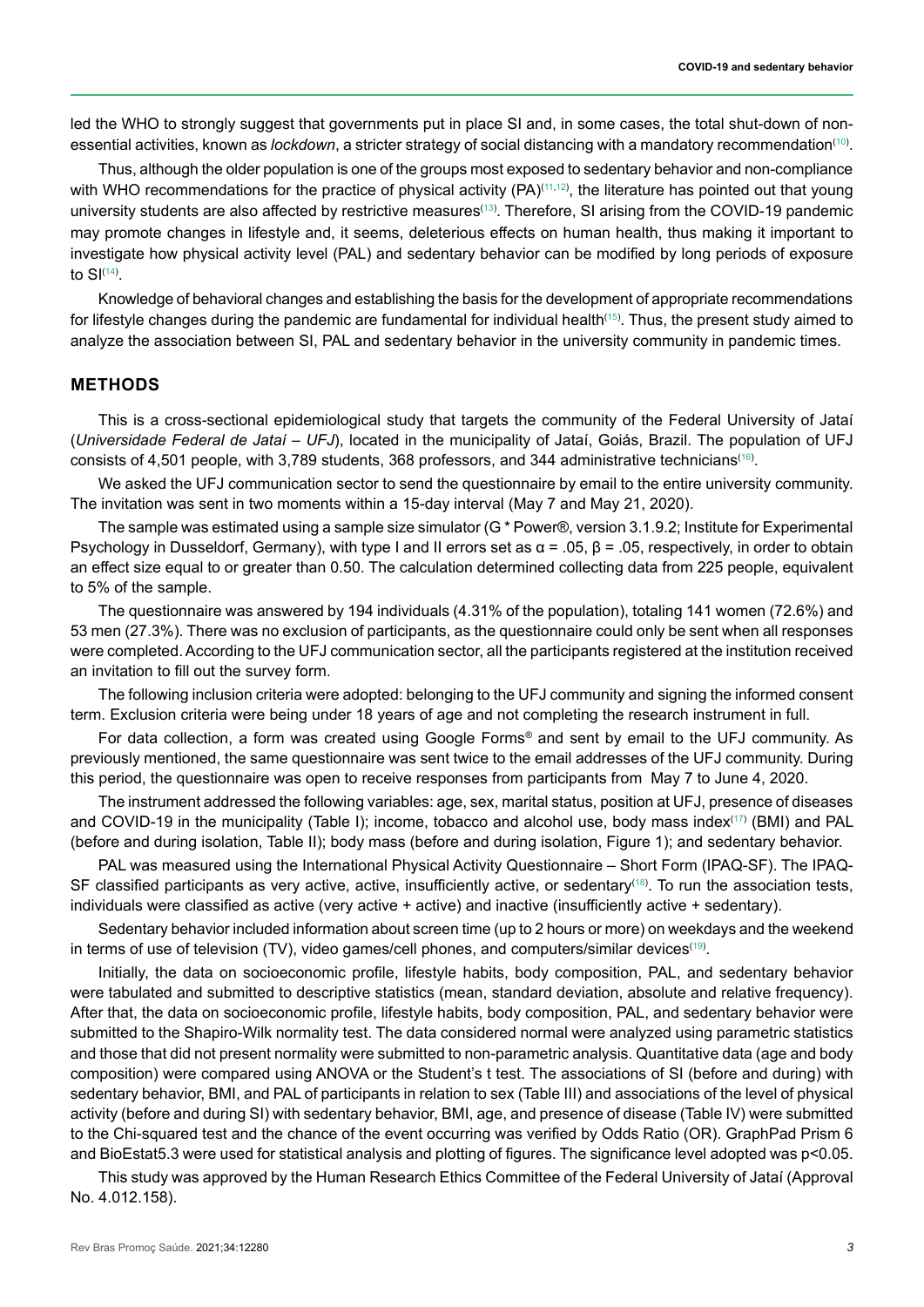# **RESULTS**

The data are initially presented in a descriptive manner (Tables I and II). Then, comparisons between groups (Figure 1) and association tests (Tables III and IV) are shown.

Table I presents the distribution of participants by age range, marital status, position at UFJ, any self-reported diseases, and number of registered cases of COVID-19 in the municipality where they live. Study participants were predominantly women aged 18 to 27 years (n=100; 71%), single (n=96; 68%), students (n=110; 78%), and had no pre-existing diseases (n=94; 67%). As the study was conducted at the beginning of the pandemic, most cities from where the participants were had less than 100 cases of COVID-19.

Table I - Distribution of socioeconomic and demographic variables in relation to COVID-19, Jataí, Goiás, Brazil, 2020. (n=194).

| <b>Variables</b>                    | <b>Male</b>  |                | Female         |                  |  |
|-------------------------------------|--------------|----------------|----------------|------------------|--|
|                                     | $\mathsf{n}$ | %              | $\mathsf{n}$   | %                |  |
| Age                                 |              |                |                |                  |  |
| $18 - 27$                           | 20           | 38             | 100            | 71               |  |
| $28 - 37$                           | 16           | 30             | 16             | 11               |  |
| $38 - 47$                           | 10           | 19             | 18             | 13               |  |
| $48 - 57$                           | 6            | 11             | 5              | $\overline{4}$   |  |
| $58 - 67$                           | $\mathbf{1}$ | $\overline{2}$ | $\overline{2}$ | $\mathbf{1}$     |  |
| <b>Marital status</b>               |              |                |                |                  |  |
| Married                             | 27           | 51             | 38             | 27               |  |
| Divorced                            | $\mathbf{1}$ | $\overline{2}$ | $\overline{7}$ | 5                |  |
| Single                              | 25           | 47             | 96             | 68               |  |
| <b>Position at UFJ</b>              |              |                |                |                  |  |
| Student                             | 28           | 53             | 110            | 78               |  |
| Professor                           | 20           | 38             | 26             | 18               |  |
| Administrative technician           | 5            | 9              | 5              | $\overline{4}$   |  |
| <b>Presence of disease</b>          |              |                |                |                  |  |
| Yes                                 | 16           | 30             | 47             | 33               |  |
| No                                  | 37           | 70             | 94             | 67               |  |
| <b>COVID-19 in the municipality</b> |              |                |                |                  |  |
| ≤100 cases                          | 49           | 92             | 129            | 91               |  |
| >100 cases                          | 5            | $\bf 8$        | 11             | $\boldsymbol{9}$ |  |

*UFJ: Universidade Federal de Jataí* (Federal University of Jataí)

Presentation of the participants' descriptive information before and during SI in relation to income, smoking, drinking, classification of body mass index and PAL is shown in Table II. Most individuals did not show changes in income, smoking and drinking in the analyzed periods. However, obesity rates increased by 100% among men (6 to 12) and almost 30% among women (22 to 28). More alarming values were observed as for the increase in the number of sedentary people – 1100% for men (1 to 12) and 150% for women (12 to 30).

Figure 1A compares the mean values for age of women ( $n=141$ ; mean: 26.8  $\pm$  9.7 years; minimum: 18 years; maximum: 63 years; p<0.001) with the age of men (n=53; mean: 31.1 ± 10.9 years; minimum: 18 years; maximum: 61 years). Regarding age, it was observed that men had a higher mean age when compared to women (p=0.001).

In addition, it was observed that the body mass of women increased during isolation (n=141; 65.0±15.2 vs 66.6±15.9 kg; p<0.001), and so did the BMI (n=141; 24.5±5.4 vs 25.2±5.9 kg/m²; p<0.001). The same profile was observed in men in relation to body mass (n=53; 79.7±14.3 vs 81.3±15.4 kg; p=0.002) and BMI (n=53; 25.4±4.0 vs 25.9±4.2 kg/m²; p=0.002) (Figures 1B and 1C).

Complementing the information presented in Table III regarding the level of physical activity, Figure 1D presents the percentage variation (Δ%) in physical inactivity from before to during social isolation for men (12 to 30; 150%) and women (45 to 82; 82%).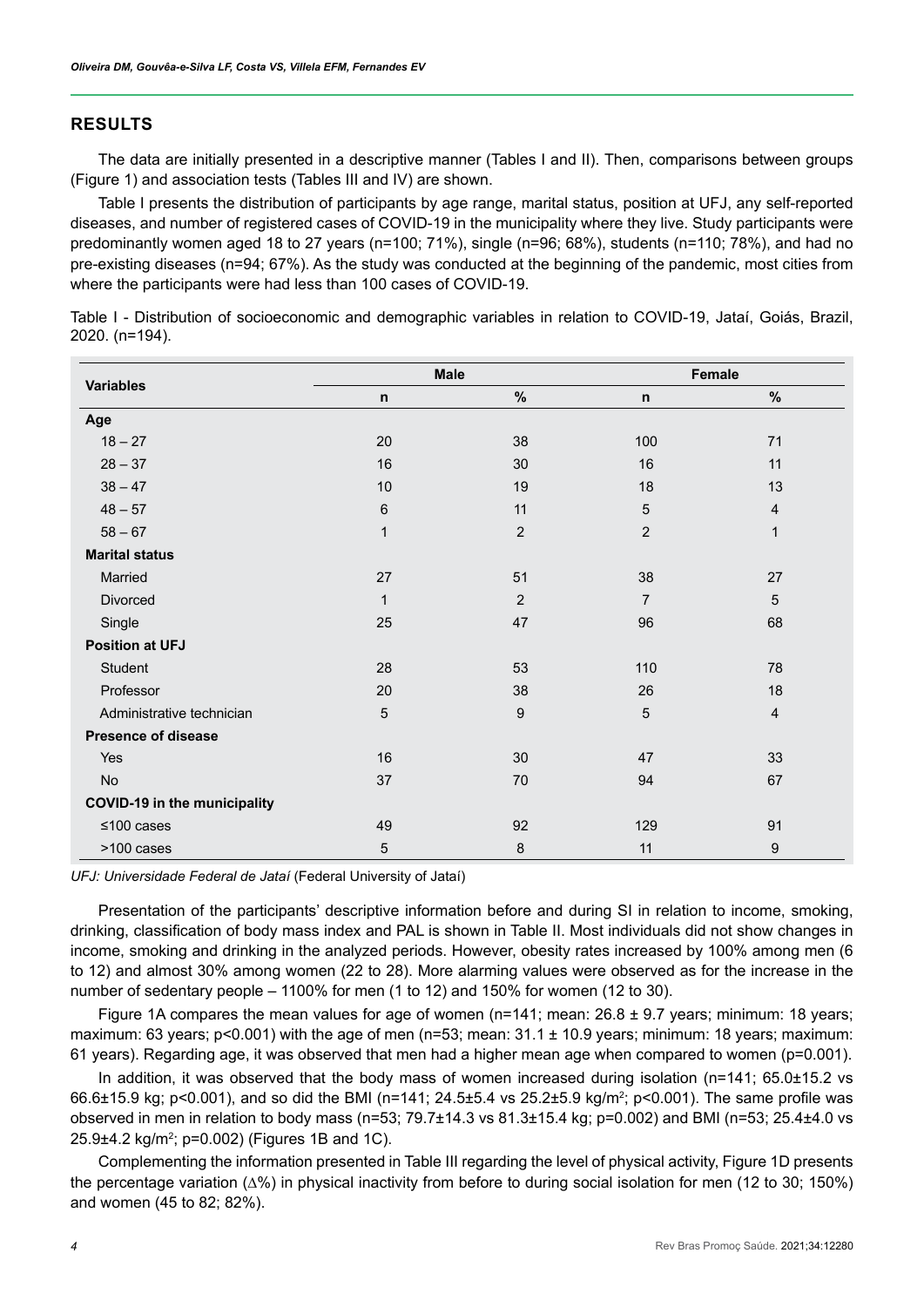Table II - Distribution of income, smoking, drinking, body mass index, and level of physical activity before and during social isolation. Jataí, Goiás, Brazil, 2020. (n=194).

| <b>Variables</b> |         | <b>Before Isolation</b> | <b>During Isolation</b> |          |  |  |
|------------------|---------|-------------------------|-------------------------|----------|--|--|
|                  | M       | F                       | M                       | F        |  |  |
|                  | n (%)   | n (%)                   | $n$ (%)                 | $n$ (%)  |  |  |
| Income*          |         |                         |                         |          |  |  |
| <1               | 02(04)  | 05(04)                  | 02(04)                  | 10(07)   |  |  |
| 1 to $2$         | 12(22)  | 39 (27)                 | 12(23)                  | 36(26)   |  |  |
| $2$ to $3$       | 04(08)  | 30(21)                  | 05(09)                  | 29(21)   |  |  |
| 3 to 4           | 04(08)  | 18(13)                  | 05(09)                  | 16(11)   |  |  |
| 4 to 5           | 06(11)  | 07(05)                  | 04(08)                  | 07(05)   |  |  |
| > 5              | 24 (45) | 41 (29)                 | 24 (45)                 | 41 (29)  |  |  |
| <b>NI</b>        | 01(02)  | 01(01)                  | 01(02)                  | 02(01)   |  |  |
| <b>Smoking</b>   |         |                         |                         |          |  |  |
| Yes              | 06(13)  | 11(08)                  | 06(13)                  | 10(07)   |  |  |
| No               | 47 (87) | 130 (92)                | 47 (87)                 | 131 (93) |  |  |
| <b>Drinking</b>  |         |                         |                         |          |  |  |
| Yes              | 28 (53) | 71 (50)                 | 28(53)                  | 66 (47)  |  |  |
| No               | 25(47)  | 70 (50)                 | 25(47)                  | 75 (53)  |  |  |
| <b>BMI</b>       |         |                         |                         |          |  |  |
| Low weight       | 02(04)  | 11(08)                  | 02(04)                  | 08 (06)  |  |  |
| Normal weight    | 23(43)  | 71 (50)                 | 20(38)                  | 72 (51)  |  |  |
| Overweight       | 22(42)  | 36(25)                  | 19 (36)                 | 31(22)   |  |  |
| Obesity          | 06(11)  | 22(16)                  | 12(22)                  | 28 (20)  |  |  |
| <b>NI</b>        | 00(00)  | 01(01)                  | 00(00)                  | 02(01)   |  |  |
| <b>PAL</b>       |         |                         |                         |          |  |  |
| Very active      | 20(38)  | 43 (31)                 | 08(15)                  | 16(11)   |  |  |
| Active           | 21(40)  | 53 (38)                 | 15(28)                  | 43 (31)  |  |  |
| Little active    | 11(20)  | 33(23)                  | 18 (34)                 | 52 (37)  |  |  |
| Sedentary        | 01(02)  | 12 (08)                 | 12 (23)                 | 30(21)   |  |  |

\*Income was distributed into number of minimum wages, which was R\$ 1045.00 in the period analyzed; M: male; F: female; NI: not informed; BMI: body mass index; PAL: physical activity level



Figure 1 - Evaluation of age, body mass, body mass index, and physical inactivity of individuals before and during social isolation.

Figure 1A: comparison of the groups in relation to the mean age (Student's t test); Figure 1B: comparison of body mass in the groups before and during isolation (ANOVA test); Figure 1C: comparison of body mass index in groups before and during isolation (ANOVA test); Figure 1D: presentation of the percentage variation (∆%) in physical inactivity from before to during isolation. M: male; F: female; MB: male before isolation; MD: male during isolation; FB: female before isolation; FD: female during isolation. # : Different from M; \*: Difference between before and during isolation. Significance index of p<0.05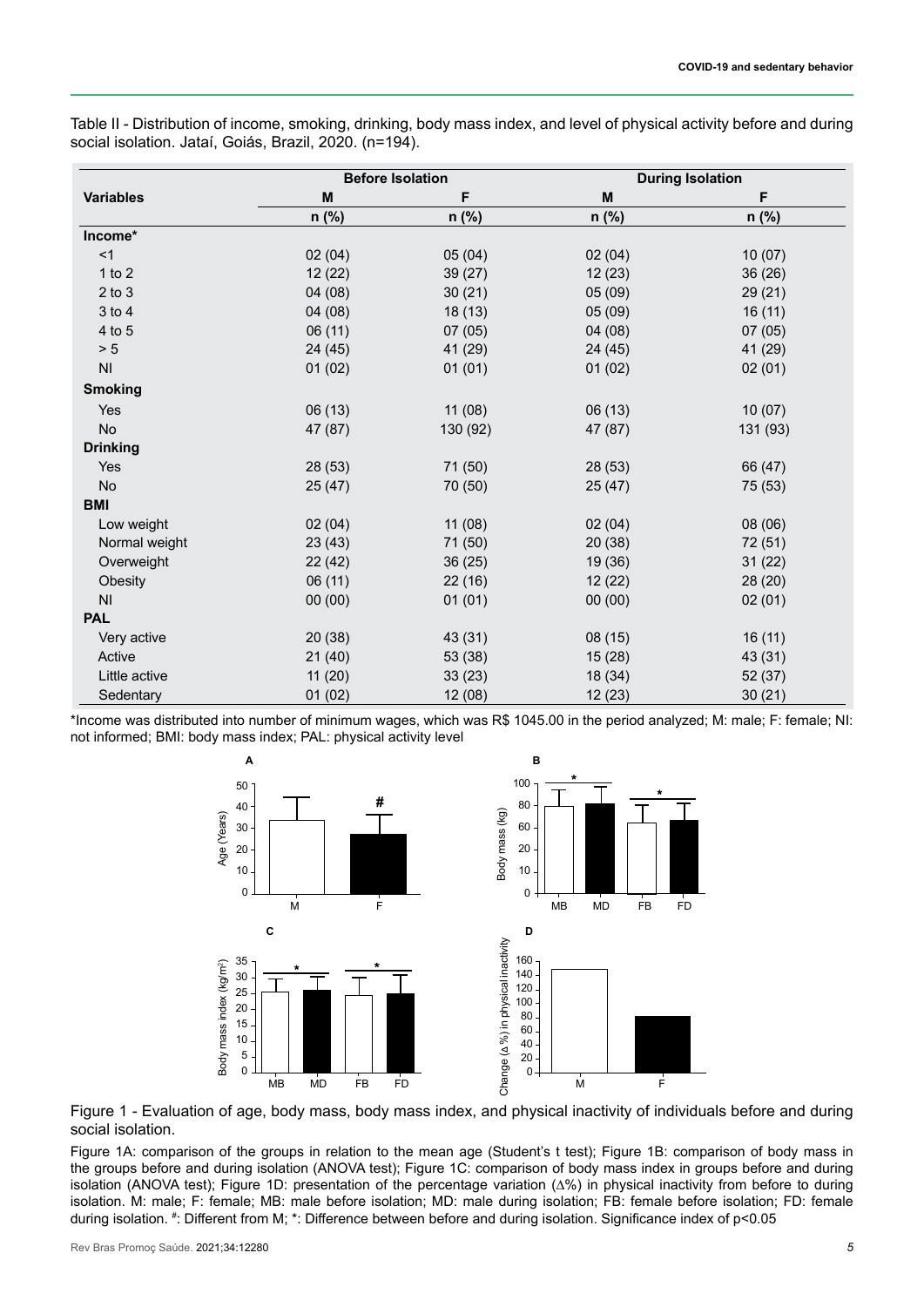Table III presents the association of SI (before and during) with sedentary behavior, BMI, and PAL of participants in relation to sex. There was an association of female sex with TV (p<0.001) and video game/cell phone (0.022) time on weekdays. In that regard, SI increased by 2.77 times the chance of spending more than 2 hours on TV and 1.93 times the chance of using video game/cell phone. In addition, both male (p=0.007) and female (p<0.001) sexes were associated with SI and PAL, that is, men increased the chance of becoming inactive by 4.46 times and women by 2.97 times.

Table III - Association of social isolation with sedentary behavior, body mass index, and physical activity level. Jataí, Goiás, Brazil, 2020. (n=194).

|                  | <b>Male</b> |         |       |           | Female  |             |         |           |  |
|------------------|-------------|---------|-------|-----------|---------|-------------|---------|-----------|--|
|                  | B           | D       |       |           | B       | $\mathbf D$ |         |           |  |
| <b>Variables</b> | $n$ (%)     | n (%)   | p     | <b>OR</b> | n (%)   | $n$ (%)     | P       | <b>OR</b> |  |
| TV - weekdays    |             |         |       |           |         |             |         |           |  |
| <2 hours         | 39 (74)     | 31(58)  | 0.151 | 104 (74)  | 71 (50) |             |         |           |  |
| $\geq$ 2 hours   | 14(26)      | 22(42)  |       |           | 37(26)  | 70 (50)     | < 0.001 | 2.77      |  |
| TV - weekend     |             |         |       |           |         |             |         |           |  |
| <2 hours         | 24(45)      | 21(40)  |       |           | 77 (55) | 62 (44)     |         |           |  |
| $\geq$ 2 hours   | 29 (55)     | 32(60)  | 0.694 |           | 64 (45) | 79 (56)     | 0.095   |           |  |
| V/C - weekdays   |             |         |       |           |         |             |         |           |  |
| <2 hours         | 26 (49)     | 20(38)  |       | 0.327     | 47 (33) | 29(21)      | 0.022   | 1.93      |  |
| $\geq$ 2 hours   | 27(51)      | 33(62)  |       |           | 94 (67) | 112 (79)    |         |           |  |
| $V/C -$ weekend  |             |         |       |           |         |             |         |           |  |
| <2 hours         | 20(38)      | 18(24)  |       |           | 38 (27) | 28 (20)     | 0.205   |           |  |
| $\geq$ 2 hours   | 33(62)      | 35(66)  | 0.839 |           | 103(73) | 113 (80)    |         |           |  |
| $C/S - weekdays$ |             |         |       |           |         |             |         |           |  |
| <2 hours         | 13(25)      | 8(15)   |       | 0.329     | 52(7)   | 49 (35)     | 0.803   |           |  |
| $\geq$ 2 hours   | 40 (75)     | 45 (85) |       |           | 89(63)  | 92 (65)     |         |           |  |
| $C/S - weekend$  |             |         |       |           |         |             |         |           |  |
| <2 hours         | 17(32)      | 13(25)  | 0.517 |           | 60 (43) | 62 (44)     | 0.904   |           |  |
| $\geq$ 2 hours   | 36 (68)     | 40 (75) |       |           | 81 (57) | 79 (56)     |         |           |  |
| <b>BMI</b>       |             |         |       |           |         |             |         |           |  |
| Normal           | 23(45)      | 20(39)  | 0.688 |           |         | 71 (55)     | 72 (55) |           |  |
| High             | 28 (55)     | 31(61)  |       |           | 58 (45) | 59 (45)     | 0.910   |           |  |
| <b>PAL</b>       |             |         |       |           |         |             |         |           |  |
| Active           | 41 (77)     | 23(43)  | 0.007 |           | 96 (68) | 59 (42)     | < 0.001 | 2.97      |  |
| Inactive         | 12(23)      | 30(57)  |       | 4.46      | 45 (32) | 82 (58)     |         |           |  |

B: before social isolation; D: during social isolation; TV-weekdays: television time on weekdays; TV-weekend: television time on the weekend; V/C- weekdays: video game/cell phone time on weekdays; V/C-weekend: video game/cell phone time on the weekend; C/S-weekdays: computer/similar time on weekdays; C/S-weekend: computer/similar time on the weekend; BMI: body mass index; PAL: physical activity level. OR: Odds Ratio. Significance index of p<0.05

Table IV demonstrates the association of PAL before and during social isolation with sedentary behavior, body mass index, age, and presence of diseases. It was observed that before SI, 70.6% (n=137) of the individuals were classified as active and 29.4% (n=57) as physically inactive. However, during SI, this frequency was inverted in that the rate of active individuals decreased (n=82; 42.3%) and the rate of inactive individuals increased (n=112; 57.7%). In addition, it is noted in Table IV that before SI, PAL was associated with video game/cell phone time on weekdays (p=0.049), that is, active participants were 1.97 times more likely to spend more than 2 hours on these devices. We found a negative association of PAL with time spent on computer/similar devices on the weekend (p=0.019) and with BMI (p=0.034) during SI. Thus, inactive individuals were 2.1 times more likely to spend more than 2 hours in front of the screen and 1.98 times more likely to have high BMI.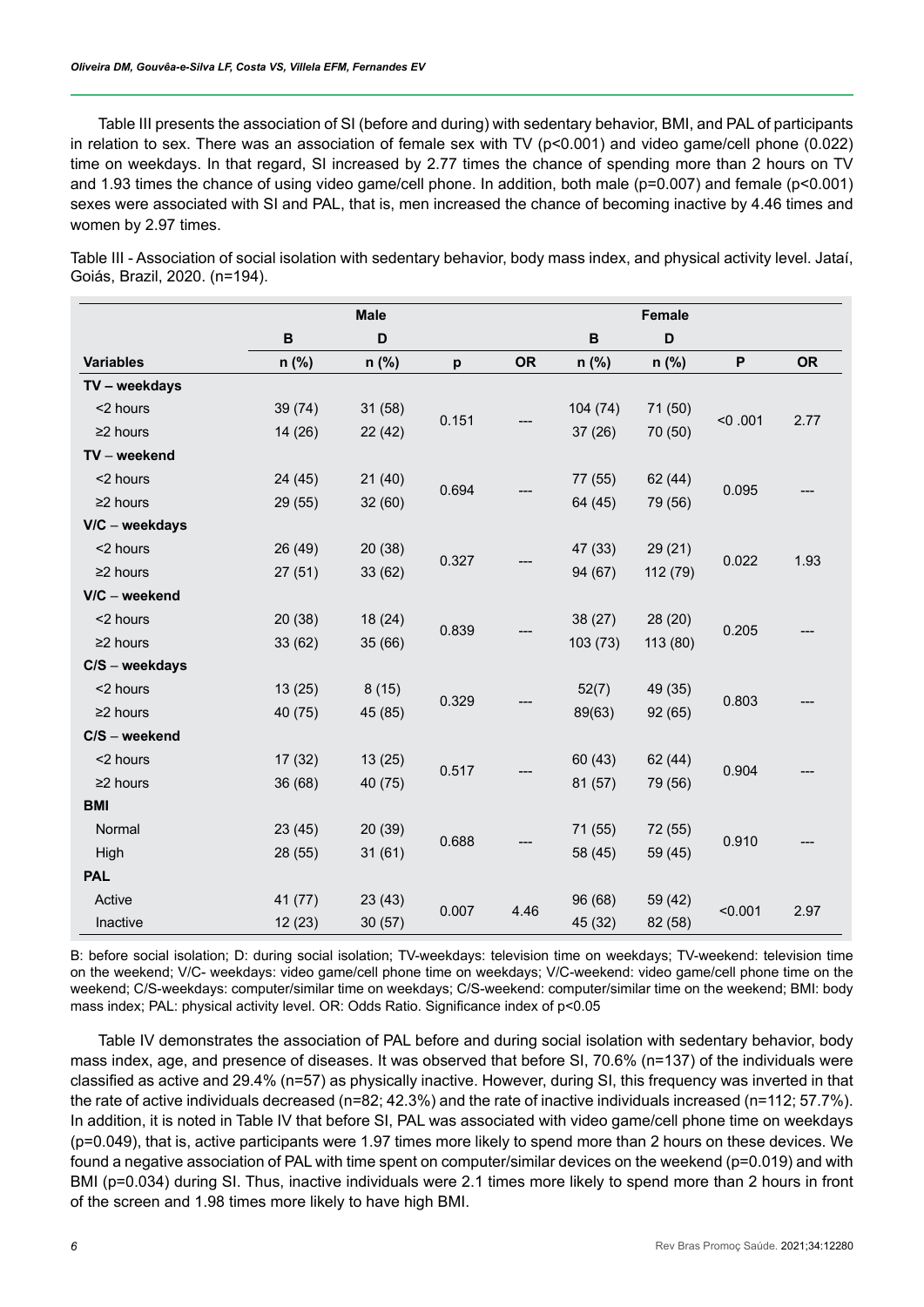| <b>Before Isolation</b>     |          |              |       |           | <b>During Isolation</b> |              |                           |           |
|-----------------------------|----------|--------------|-------|-----------|-------------------------|--------------|---------------------------|-----------|
|                             | Act      | <b>Inact</b> |       |           | Act                     | <b>Inact</b> |                           |           |
| <b>Variables</b>            | n (%)    | n (%)        | p     | <b>OR</b> | n (%)                   | $n$ (%)      | $\boldsymbol{\mathsf{P}}$ | <b>OR</b> |
| TV - weekdays               |          |              |       |           |                         |              |                           |           |
| <2 hours                    | 100(73)  | 43 (75)      |       |           | 47 (57)                 | 55(49)       |                           |           |
| $\geq$ 2 hours              | 37(27)   | 14(25)       | 0.862 | 35(43)    | 57(51)                  | 0.324        |                           |           |
| TV - weekend                |          |              |       |           |                         |              |                           |           |
| <2 hours                    | 69(50)   | 32(56)       |       |           | 35(43)                  | 48(43)       |                           |           |
| $\geq$ 2 hours              | 68(50)   | 25(44)       | 0.564 |           | 47 (57)                 | 64(57)       | 0.902                     |           |
| $V/C - weekdays$            |          |              |       |           |                         |              |                           |           |
| <2 hours                    | 45(33)   | 28 (49)      |       |           | 20(24)                  | 29(26)       |                           |           |
| $\geq$ 2 hours              | 92(67)   | 29(51)       | 0.049 | 1.97      | 62 (76)                 | 83(74)       | 0.943                     |           |
| $V/C -$ weekend             |          |              |       |           |                         |              |                           |           |
| <2 hours                    | 35(26)   | 23(40)       |       |           | 18(22)                  | 28(25)       | 0.747                     |           |
| $\geq$ 2 hours              | 102 (74) | 34(60)       | 0.060 |           | 64 (78)                 | 84(75)       |                           |           |
| $C/S - weekdays$            |          |              |       |           |                         |              |                           |           |
| <2 hours                    | 43(31)   | 22(39)       |       |           | 27(33)                  | 30(27)       | 0.442                     |           |
| $\geq$ 2 hours              | 94(69)   | 35(61)       | 0.422 |           | 55 (67)                 | 82(73)       |                           |           |
| $C/S - weekend$             |          |              |       |           |                         |              |                           |           |
| <2 hours                    | 52(38)   | 25(44)       |       |           | 40 (49)                 | 35(31)       | 0.019                     | 2.10      |
| $\geq$ 2 hours              | 85(62)   | 32(56)       | 0.545 |           | 42 (51)                 | 77(69)       |                           |           |
| <b>BMI</b>                  |          |              |       |           |                         |              |                           |           |
| Normal                      | 69(53)   | 25(50)       | 0.838 |           | 48 (60)                 | 44(43)       |                           |           |
| High                        | 61(47)   | 25(50)       |       |           |                         | 32(40)       | 58(57)                    | 0.034     |
| Age                         |          |              |       |           |                         |              |                           |           |
| $≤30$ years                 | 94(69)   | 38(67)       | 0.923 |           | 59 (72)                 | 73(65)       | 0.399                     |           |
| >30 years                   | 43(31)   | 19(33)       |       |           | 23(28)                  | 39(35)       |                           |           |
| <b>Presence of diseases</b> |          |              |       |           |                         |              |                           |           |
| Yes                         | 42(31)   | 21(37)       | 0.503 |           | 24 (29)                 | 39(35)       | 0.508                     |           |
| No                          | 95(69)   | 36 (63)      |       |           | 58 (71)                 | 73(65)       |                           |           |

Table IV - Association of the level of physical activity before and during social isolation with sedentary behavior, body mass index, age, and presence of disease. Jataí, Goiás, Brazil, 2020. (n=194).

Act: active; Inact: inactive; TV-weekdays: television time on weekdays; TV-weekend: television time on the weekend; V/Cweekdays: video game/cell phone time on weekdays; V/C–weekend: video game/cell phone time on the weekend; C/Sweekdays: computer/similar time on weekdays; C/S-weekend: computer/similar time on the weekend; BMI: body mass index. OR: Odds Ratio. Significance index of p<0.05

# **DISCUSSION**

The analysis of the lifestyle habits of participants before and during SI, such as smoking and drinking, demonstrated no significant changes. In a way, smoking continued among those who already had this habit, while those who did not, in turn, did not develop it. A study on knowledge and behaviors related to the COVID-19 pandemic conducted with 2125 students from three Italian universities presented similar results in relation to this habit $^{(20)}$  $^{(20)}$  $^{(20)}$ .

On the other hand, our study found a slight decrease in the consumption of alcoholic beverages. This result  $\rm corroborates^{(14)}$  $\rm corroborates^{(14)}$  $\rm corroborates^{(14)}$  an online study carried out in several countries on the effects of SI caused by COVID-19 on eating behavior and PA. The study found that of the deleterious lifestyle habits of the participants only excessive alcohol consumption decreased significantly, but so did physical activity, with an increased sitting time.

Regarding the PAL of the participants in the current study, there was an increase in the number of people considered physically inactive. In addition, there was an increase in the number of individuals considered obese as measured by BMI. The majority of people classified as inactive and with obesity were female, which has also been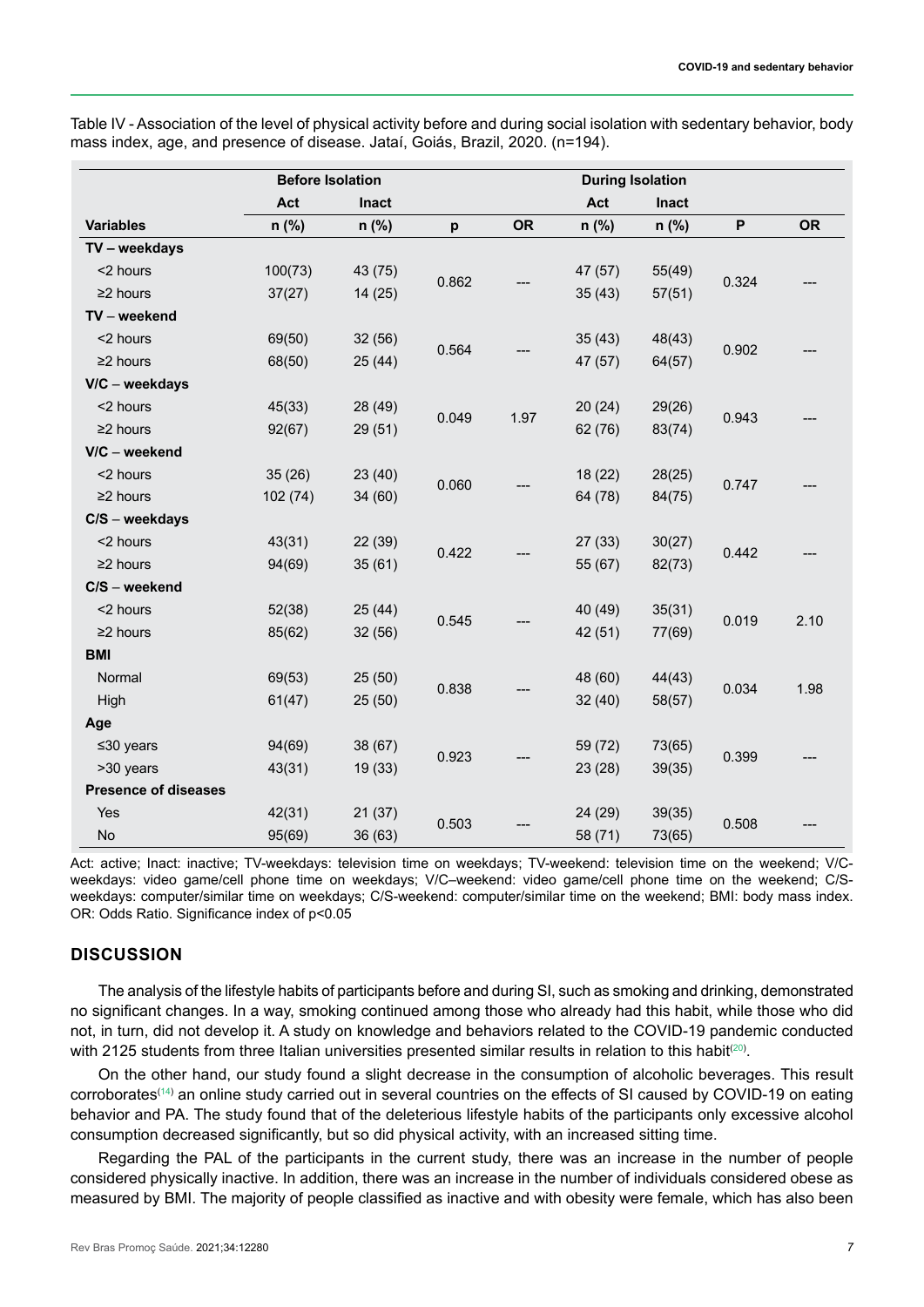observed in other studies, thereby highlighting that the female participants show greater sedentary behavior and hence are less physically active than men $(13,21-23)$  $(13,21-23)$  $(13,21-23)$  $(13,21-23)$  $(13,21-23)$ . Added to this is the high frequency of university students in the present study, suggesting that this population comprises one of the groups most vulnerable to sedentary and low PAL behavior, especially women, thus corroborating the literature<sup>([13](#page-9-1),[22](#page-9-11))</sup>.

In addition, this trend is also reported in a study<sup>([24](#page-9-12))</sup> carried out with 1098 people in Canada. The researchers observed that SI reduced the time assigned to PA in that population. Thus, it is noted that social isolation can influence people's lifestyles, including participation in sports and regular physical activity aimed at prevention of disease and health promotion<sup>([25](#page-9-13))</sup>.

One of the reasons for this reduction in PA is the increase in sedentary behavior, which is one of the unintended consequences of SI observed in the pandemic generated by COVID-19 $^{(24)}$  $^{(24)}$  $^{(24)}$ . In the present study, we found that during SI the time spent sitting and without performing PA increased. This fact can be observed by the increase in the number of hours spent by participants in front of the TV or video game/cell phone on weekdays caused by SI. These findings have also been observed in other studies, in which individuals undergoing SI presented an increase in sedentary behavior. This fact occurs mainly due to the longer time spent using electronic devices $^{(26)}$  $^{(26)}$  $^{(26)}$ .

Accordingly([14](#page-9-2)) , one of the effects of the COVID-19 pandemic was a 28.6% increase in the number of hours/day that people sit. That time was five hours and increased to eight hours during SI. The explanation for this increase was the greater time spent using electronic devices, such as cell phones, television, and computers<sup>([14](#page-9-2))</sup>. This increase in sedentary time and physical inactivity results in an increase in the chance of premature mortality from various hypokinetic diseases<sup>([8\)](#page-8-7)</sup>.

The included sedentary behaviors, therefore, favor and are associated with the increase in body mass observed in the current study and, consequently, the increase in BMI, factors which are related to a greater risk of the individual developing obesity, arterial hypertension, and glucose intolerance, as well as having a negative impact on mental health([26](#page-9-14)-[28](#page-10-0)) .

In addition to sedentary behavior, weight gain may also be associated with changes in the eating habits of these individuals and an unhealthy pattern of food consumption. Accordingly(14), during SI individuals change their eating behavior by consuming a greater volume of food with low nutritional value and high caloric value and rich in saturated fat. Part of these changes can be attributed to the increase in anxiety or boredom during SI, as well as to the decrease in motivation to participate in PA or maintain a healthy diet $^{\text{\tiny{(14)}}}.$  $^{\text{\tiny{(14)}}}.$  $^{\text{\tiny{(14)}}}.$ 

It is known that university students are one of the population groups most vulnerable to sedentary behavior and physical inactivity, especially women, as pointed out in the literature<sup>[\(21,](#page-9-9)[24\)](#page-9-12)</sup>. Thus, the present study shows how SI resulting from the COVID-19 pandemic increased this problem and affected the PAL and physical inactivity of the participants, thus leading to an increase in the body mass of these individuals.

The present study demonstrates that although SI is essential and effective for the prevention of the coronavirus contamination, it can induce sedentary behavior and reduce the population's levels of physical activity, thereby generating long-term consequences for public health.

Currently, Brazil ranks second in number of cases and is a new epicenter of the COVID-19 pandemic $^{\text{(29)}}$  $^{\text{(29)}}$  $^{\text{(29)}}$ . The impact of the long-term effects of social isolation may negatively affect public health promotion policies such as healthy eating, encouraging physical practice and physical activity, which are used as strategies to tackle noncommunicable diseases $^{\text{\tiny (30)}}$  $^{\text{\tiny (30)}}$  $^{\text{\tiny (30)}}$ . In addition to the current problems caused by COVID-19, it is observed that there will be an exponential increase in the prevalence of diseases such as obesity and its comorbidities in Latin America due to the increase in sedentary behavior $^{(31)}$  $^{(31)}$  $^{(31)}$ . Thus, these findings may contribute to the implementation of strategies to prevent the increase of hypokinetic diseases and mortality from all causes.

The data collection was carried out online, which may characterize a potential limitation of information reported incorrectly due to difficulty in interpreting a question on the instrument or due to data that are less reliable, such as self-reported body mass and height. In addition, the sample size was not representative of the population. However, we present results that allow actions targeted at the university community to minimize the negative impact on health and quality of life in addition to bringing relevant findings that may support the development of a longitudinal study for the future formulation of post-pandemic public health policies.

### **CONCLUSION**

The SI recommended by health managers due to the pandemic caused by COVID-19 was responsible for inducing an increase in body mass and BMI accompanied by an increase in screen time on weekdays and a decrease in the PAL of individuals belonging to the community of university students at UFJ.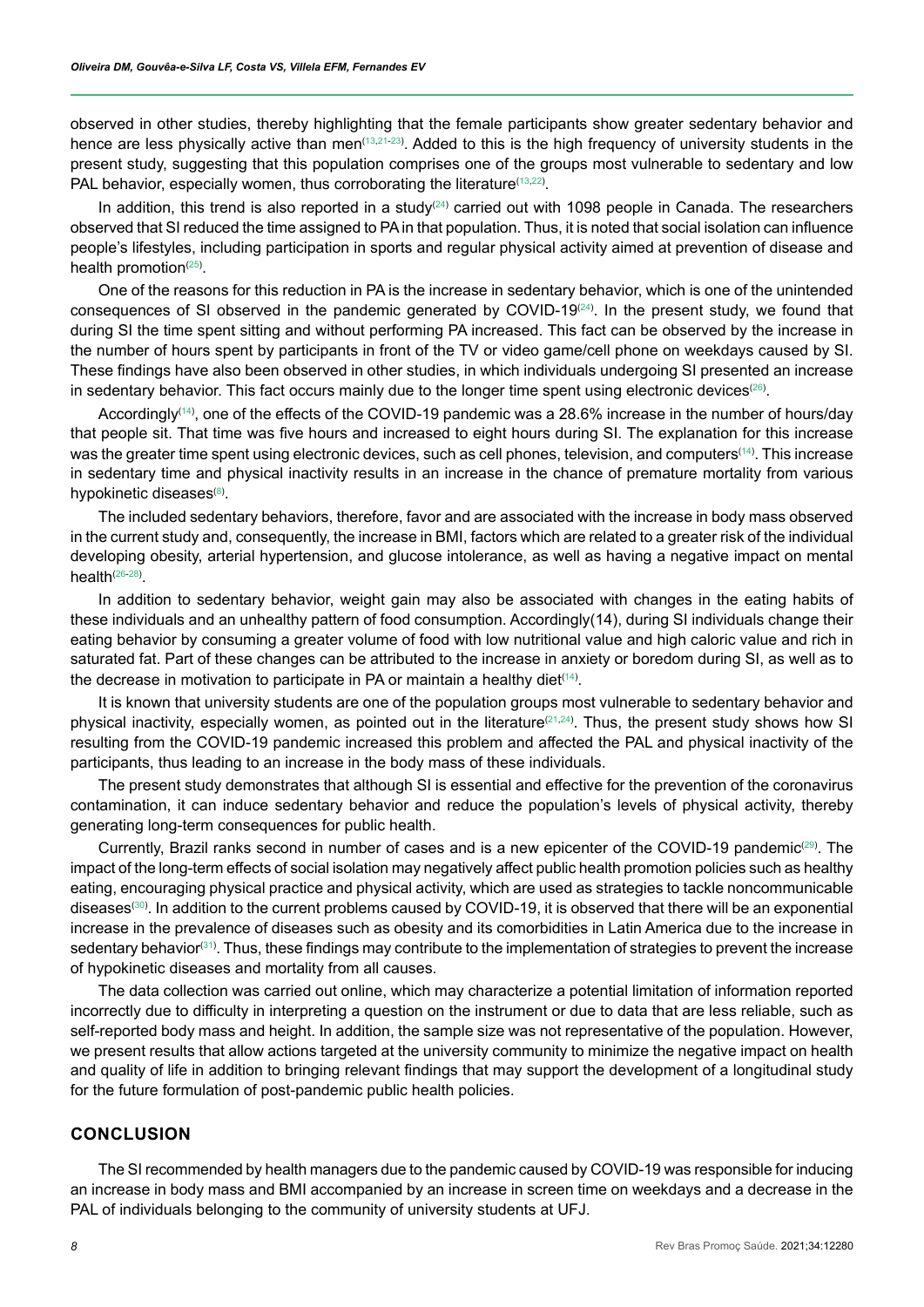Thus, health promotion strategies that include the implementation of interventions with physical activity in a safe way become essential as a measure to control the increase in sedentary lifestyle caused by SI.

# **CONFLICTS OF INTEREST**

The authors have no conflicts of interest to declare.

### **CONTRIBUTIONS**

**David Michel de Oliveira**, **Luiz Fernando Gouvêa-e-Silva** and **Eduardo Vignoto Fernandes** contributed to the study conception and design; analysis and interpretation of results; and the writing and critical review of the manuscript content. **Verônica dos Santos da Costa** and **Edlaine Faria de Moura Villela** contributed to the study conception and design and the writing and critical review of the manuscript's content. All authors approved the final version of the manuscript and are responsible for all aspects, including ensuring its accuracy and integrity.

# **REFERENCES**

- <span id="page-8-0"></span>1. Smith BJ, Lim MH. How the COVID-19 pandemic is focusing attention on loneliness and social isolation. Public Health Res Pract [Internet]. 2020 [accessed on 2020 Dec 18];30(2):3022008. doi: 10.17061/ phrp3022008
- <span id="page-8-1"></span>2. Huang C, Wang Y, Li X, Ren L, Zhao J, Hu Y, et al. Clinical features of patients infected with 2019 novel coronavirus in Wuhan, China. Lancet [Internet]. 2020 [accessed on 2020 Dec 18];395(10223):497-506. doi: 10.1016/s0140-6736(20)30183-5
- <span id="page-8-2"></span>3. Nudelman G, Peleg S, Shiloh S. The Association Between Healthy Lifestyle Behaviours and Coronavirus Protective Behaviours. Int J Behav Med [Internet]. 2021 [accessed on 2021 Mar 16]. doi: 10.1007/s12529- 021-09960-6
- <span id="page-8-3"></span>4. Ferrante G, Camussi E, Piccinelli C, Senore C, Armaroli P, Ortale A, et al. Did social isolation during the SARS-CoV-2 epidemic have an impact on the lifestyles of citizens? Epidemiol Prev [Internet]. 2020 [accessed on 2021 Mar 16];44(5-6 Suppl 2):353-62. doi: 10.19191/EP20.5-6.S2.137
- <span id="page-8-5"></span>5. Botero JP, Farah BQ, Correia MA, Lofrano-Prado MC, Cucato GG, Shumate G, et al. Impact of the COVID-19 pandemic stay at home order and social isolation on physical activity levels and sedentary behavior in Brazilian adults. Einstein [Internet]. 2021 [accessed on 2021 Mar 16];19:eAE6156. doi: 10.31744/einstein journal/2021AE6156
- <span id="page-8-4"></span>6. Flanagan EW, Beyl RA, Fearnbach SN, Altazan AD, Martin CK, Redman LM. The Impact of COVID-19 Stay-At-Home Orders on Health Behaviors in Adults. Obesity [Internet]. 2021 [accessed on 2021 Mar 16];29(2):438-445. doi: 10.1002/oby.23066
- <span id="page-8-6"></span>7. Lavie CJ, Ozemek C, Carbone S, Katzmarzyk PT, Blair SN. Sedentary Behavior, Exercise, and Cardiovascular Health. Circ Res [Internet]. 2019 [accessed on 2020 Dec 18];124(5):799-815. doi: 10.1161/ circresaha.118.312669
- <span id="page-8-7"></span>8. Jefferis BJ, Parsons TJ, Sartini C, Ash S, Lennon LT, Papacosta O, et al. Objectively measured physical activity, sedentary behaviour and all-cause mortality in older men: does volume of activity matter more than pattern of accumulation? Br J Sports Med [Internet]. 2019 [accessed on 2020 Dec 18];53(16):1013-20. doi: 10.1136/bjsports-2017-098733
- <span id="page-8-8"></span>9. Pitanga FJG, Beck CC, Pitanga CPS. Physical inactivity, obesity and COVID-19: perspectives among multiple pandemics. Rev Bras Ativ Fís Saúde [Internet]. 2020 [accessed on 2020 Dec 18];25:1-4. doi: 10.12820/ rbafs.25
- <span id="page-8-9"></span>10. Lau H, Khosrawipour V, Kocbach P, Mikolajczyk A, Schubert J, Bania J, et al. The positive impact of lockdown in Wuhan on containing the COVID-19 outbreak in China. J Travel Med [Internet]. 2020 [accessed on 2020 Dec 18];27(3):taaa037. doi: 10.1093/jtm/taaa037
- <span id="page-8-10"></span>11. Lima DF, Lima LA, Carmo Luiz O. Daily physical activity of Brazilian carriers of arterial hypertension: a transversal analysis. Colomb Med (Cali) [Internet]. 2017 [accessed on 2021 Mar 16];48(2):82-87. doi: 10.25100/cm.v48i2.2708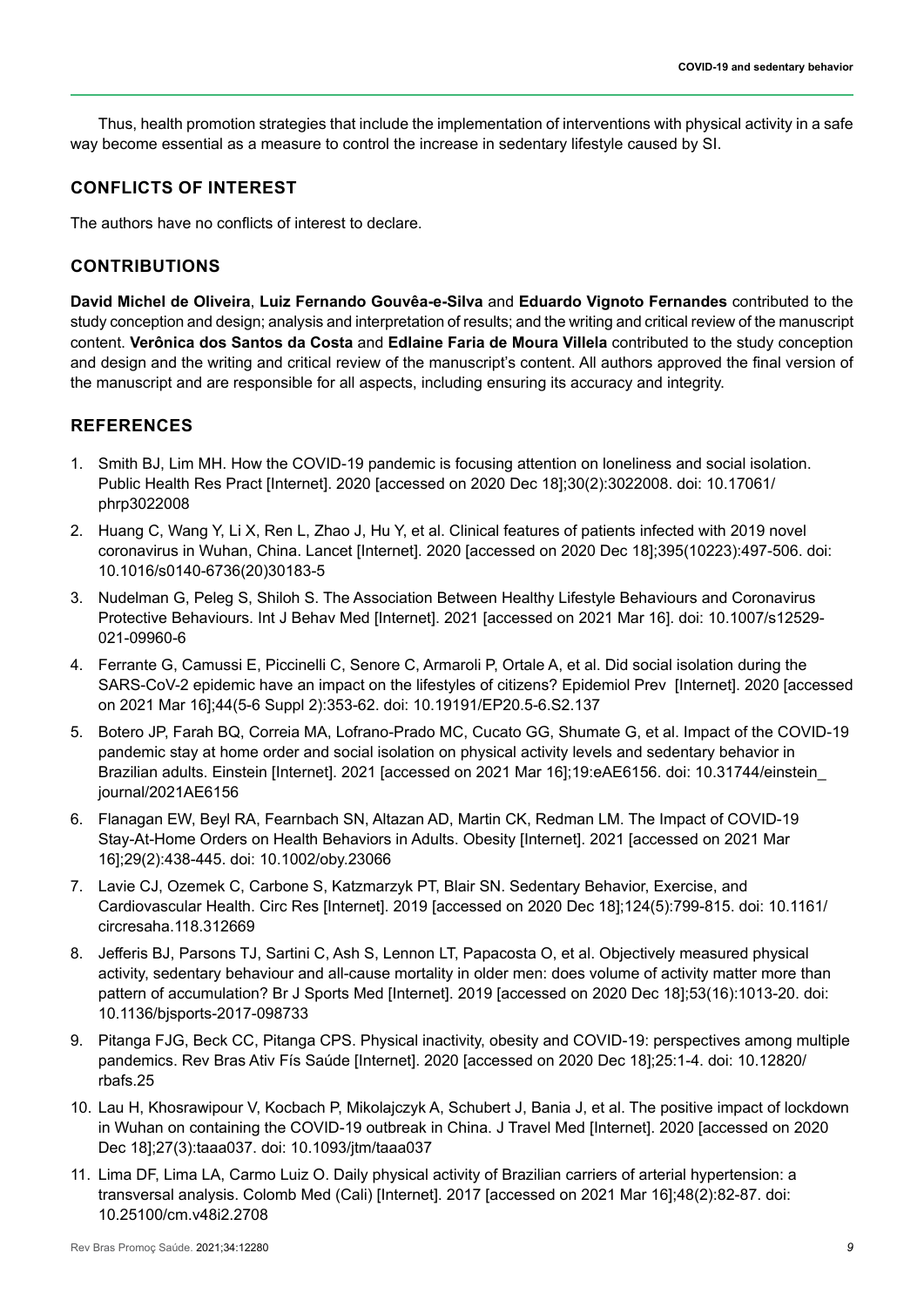- <span id="page-9-0"></span>12. Lima DF, Lima LA, Mazardo O, Anguera MG, Piovani VGS, Silva AP Júnior, et al. O padrão da atividade física no lazer de idosos brasileiros. Cad Educ Fís Esp [Internet]. 2018 [accessed on 2021 Mar 16];16(2)39-49. doi: 10.36453/2318-5104.2018.v16.n2.p39
- <span id="page-9-1"></span>13. Nowak PF, Bożek A, Blukacz M. Physical Activity, Sedentary Behavior, and Quality of Life among University Students. Biomed Res Int [Internet]. 2019 [accessed on 2020 Dec 18];2019:9791281. doi: 10.1155/2019/9791281
- <span id="page-9-2"></span>14. Ammar A, Brach M, Trabelsi K, Chtourou H, Boukhris O, Masmoudi L, et al. Effects of COVID-19 Home Confinement on Eating Behaviour and Physical Activity: Results of the ECLB-COVID19 International Online Survey. Nutrients [Internet]. 2020 [accessed on 2020 Dec 18];12(6):1583. doi: 10.3390/nu12061583
- <span id="page-9-3"></span>15. Hudson GM, Sprow K. Promoting Physical Activity During the COVID-19 Pandemic: Implications for Obesity and Chronic Disease Management. J Phys Act Health [Internet]. 2020 [accessed on 2020 Dec 18];1-3. doi: 10.1123/jpah.2020-0318
- <span id="page-9-4"></span>16. Universidade Federal de Jataí. Dados e Indicadores da Graduação: dados e indicadores da graduação [Internet]. [unknown date] [accessed on 2021 Mar 16]. Available from: http://cograd.jatai.ufg.br/p/27196 dados-e-indicadores-da-graduacao
- <span id="page-9-5"></span>17. Nishida C, Ko GT, Kumanyika S. Body fat distribution and noncommunicable diseases in populations: overview of the 2008 WHO Expert Consultation on Waist Circumference and Waist-Hip Ratio. Eur J Clin Nutr [Internet]. 2010 [accessed on 2020 Dec 18];64(1):2-5. doi: 10.1038/ejcn.2009.139
- <span id="page-9-6"></span>18. Lee PH, Macfarlane DJ, Lam TH, Stewart SM. Validity of the International Physical Activity Questionnaire Short Form (IPAQ-SF): a systematic review. Int J Behav Nutr Phys Act [Internet]. 2011 [accessed on 2020 Dec 18];8:115. doi: 10.1186/1479-5868-8-115
- <span id="page-9-7"></span>19. Grøntved A, Hu FB. Television viewing and risk of type 2 diabetes, cardiovascular disease, and all-cause mortality: a meta-analysis. Jama [Internet]. 2011 [accessed on 2020 Dec 18];305(23):2448-55. doi: 10.1001/ jama.2011.812
- <span id="page-9-8"></span>20. Gallè F, Sabella EA, Da Molin G, De Giglio O, Caggiano G, Di Onofrio V, et al. Understanding Knowledge and Behaviors Related to CoViD-19 Epidemic in Italian Undergraduate Students: The EPICO Study. Int J Environ Res Public Health [Internet]. 2020 [accessed on 2020 Dec 18];17(10):3481. doi: 10.3390/ijerph17103481.
- <span id="page-9-9"></span>21. Guthold R, Stevens GA, Riley LM, Bull FC. Worldwide trends in insufficient physical activity from 2001 to 2016: a pooled analysis of 358 population-based surveys with 1·9 million participants. Lancet Glob Health [Internet]. 2018 [accessed on 2020 Dec 18];6(10):e1077-e86. doi: 10.1016/s2214-109x(18)30357-7.
- <span id="page-9-11"></span>22. Peterson NE, Sirard JR, Kulbok PA, DeBoer MD, Erickson JM. Sedentary behavior and physical activity of young adult university students. Res Nurs Health [Internet]. 2018 [accessed on 2020 Dec 18];41(1):30-8. doi: 10.1002/nur.21845.
- <span id="page-9-10"></span>23. Lee E, Kim Y. Effect of university students' sedentary behavior on stress, anxiety, and depression. Perspect Psychiatr Care [Internet]. 2019 [accessed on 2020 Dec 18];55(2):164-9. doi: 10.1111/ppc.12296.
- <span id="page-9-12"></span>24. Lesser IA, Nienhuis CP. The Impact of COVID-19 on Physical Activity Behavior and Well-Being of Canadians. Int J Environ Res Public Health [Internet]. 2020 [accessed on 2020 Dec 18];17(11):3899. doi: 10.3390/ ijerph17113899.
- <span id="page-9-13"></span>25. Oliveira L Neto, Elsangedy HM, Tavares VDO, Teixeira CVLS, Behm DG, Silva-Grigoletto ME. #TrainingInHome - training at home during COVID-19 (SARS-COV2) pandemic: physical exercise and behavior-based approach. Rev Bras Fisiol Exerc [Internet]. 2020 [accessed on 2020 Dec 18];19(2):9-19. doi: 10.33233/rbfe.v19i2.4006
- <span id="page-9-14"></span>26. Ferreira MJ, Irigoyen MC, Consolim-Colombo F, Saraiva JFK, Angelis K. Physically Active Lifestyle as an Approach to Confronting COVID-19. Arq Bras Cardiol [Internet]. 2020 [accessed on 2020 Dec 18];114(4):601- 2. doi: 10.36660/abc.20200235.
- 27. Cureau FV, Sparrenberger K, Bloch KV, Ekelund U, Schaan BD. Associations of multiple unhealthy lifestyle behaviors with overweight/obesity and abdominal obesity among Brazilian adolescents: a country-wide survey. Nutr Metab Cardiovasc Dis [Internet]. 2018 [accessed on 2020 Dec 18];28(7):765-74. doi: 10.1016/j. numecd.2018.04.012.